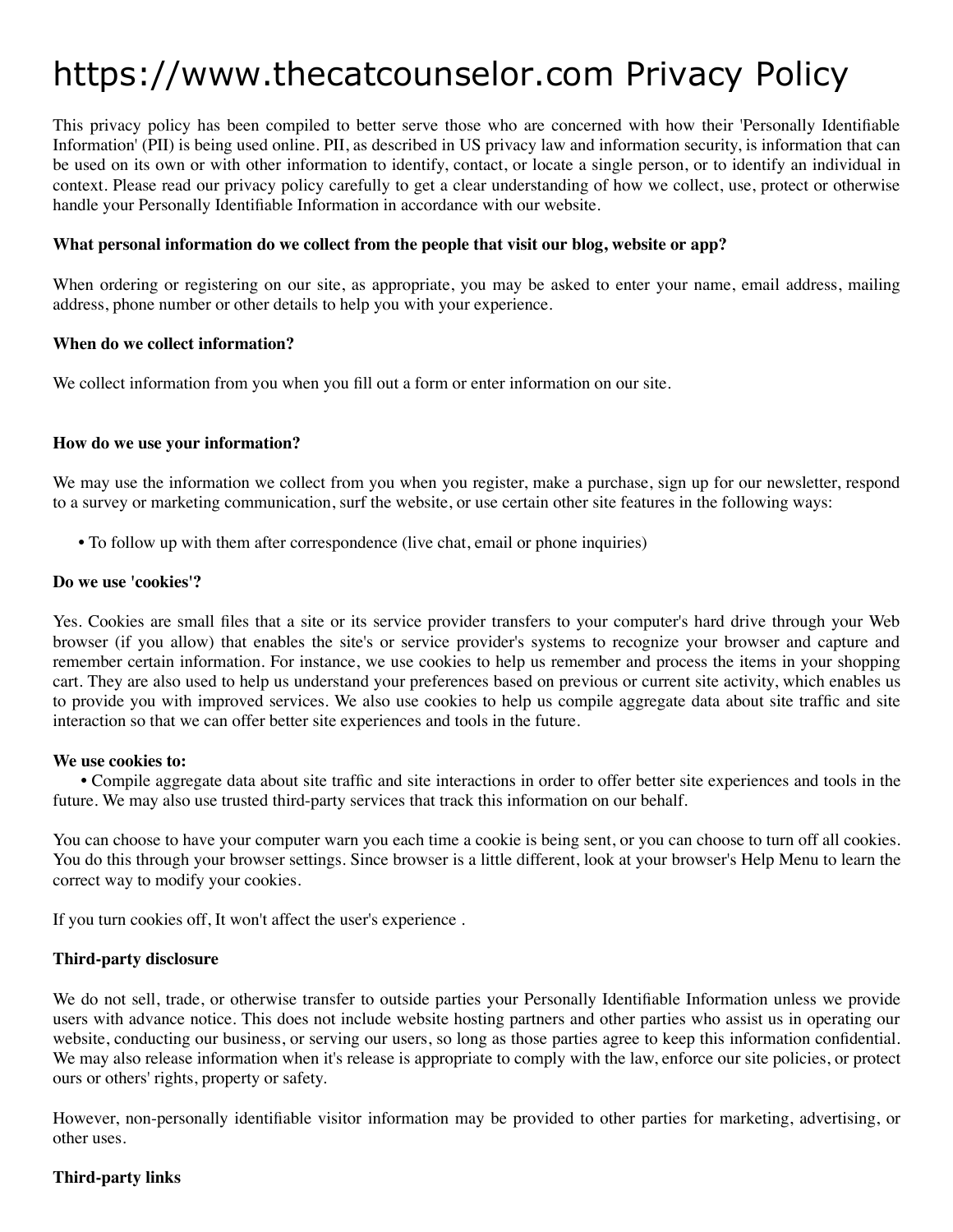We do not include or offer third-party products or services on our website.

# **Google**

Google's advertising requirements can be summed up by Google's Advertising Principles. They are put in place to provide a positive experience for users. https://support.google.com/adwordspolicy/answer/1316548?hl=en

We use Google AdSense Advertising on our website.

Google, as a third-party vendor, uses cookies to serve ads on our site. Google's use of the DART cookie enables it to serve ads to our users based on previous visits to our site and other sites on the Internet. Users may opt-out of the use of the DART cookie by visiting the Google Ad and Content Network privacy policy.

## **We have implemented the following:**

We, along with third-party vendors such as Google use first-party cookies (such as the Google Analytics cookies) and thirdparty cookies (such as the DoubleClick cookie) or other third-party identifiers together to compile data regarding user interactions with ad impressions and other ad service functions as they relate to our website.

# **Opting out:**

Users can set preferences for how Google advertises to you using the Google Ad Settings page. Alternatively, you can opt out by visiting the Network Advertising Initiative Opt Out page or by using the Google Analytics Opt Out Browser add on.

# **California Online Privacy Protection Act**

CalOPPA is the first state law in the nation to require commercial websites and online services to post a privacy policy. The law's reach stretches well beyond California to require any person or company in the United States (and conceivably the world) that operates websites collecting Personally Identifiable Information from California consumers to post a conspicuous privacy policy on its website stating exactly the information being collected and those individuals or companies with whom it is being shared. - See more at: http://consumercal.org/california-online-privacy-protection-actcaloppa/#sthash.0FdRbT51.dpuf

## **According to CalOPPA, we agree to the following:**

Users can visit our site anonymously.

Once this privacy policy is created, we will add a link to it on our home page or as a minimum, on the first significant page after entering our website.

Our Privacy Policy link includes the word 'Privacy' and can easily be found on the page specified above.

You will be notified of any Privacy Policy changes:

- **•** On our Privacy Policy Page
- Can change your personal information:
	- **•** By emailing us
	- **•** By calling us

## **How does our site handle Do Not Track signals?**

We don't honor Do Not Track signals and Do Not Track, plant cookies, or use advertising when a Do Not Track (DNT) browser mechanism is in place. We don't honor them because: That's what Wix privacy policy states

## **Does our site allow third-party behavioral tracking?**

It's also important to note that we allow third-party behavioral tracking

# **COPPA (Children Online Privacy Protection Act)**

When it comes to the collection of personal information from children under the age of 13 years old, the Children's Online Privacy Protection Act (COPPA) puts parents in control. The Federal Trade Commission, United States' consumer